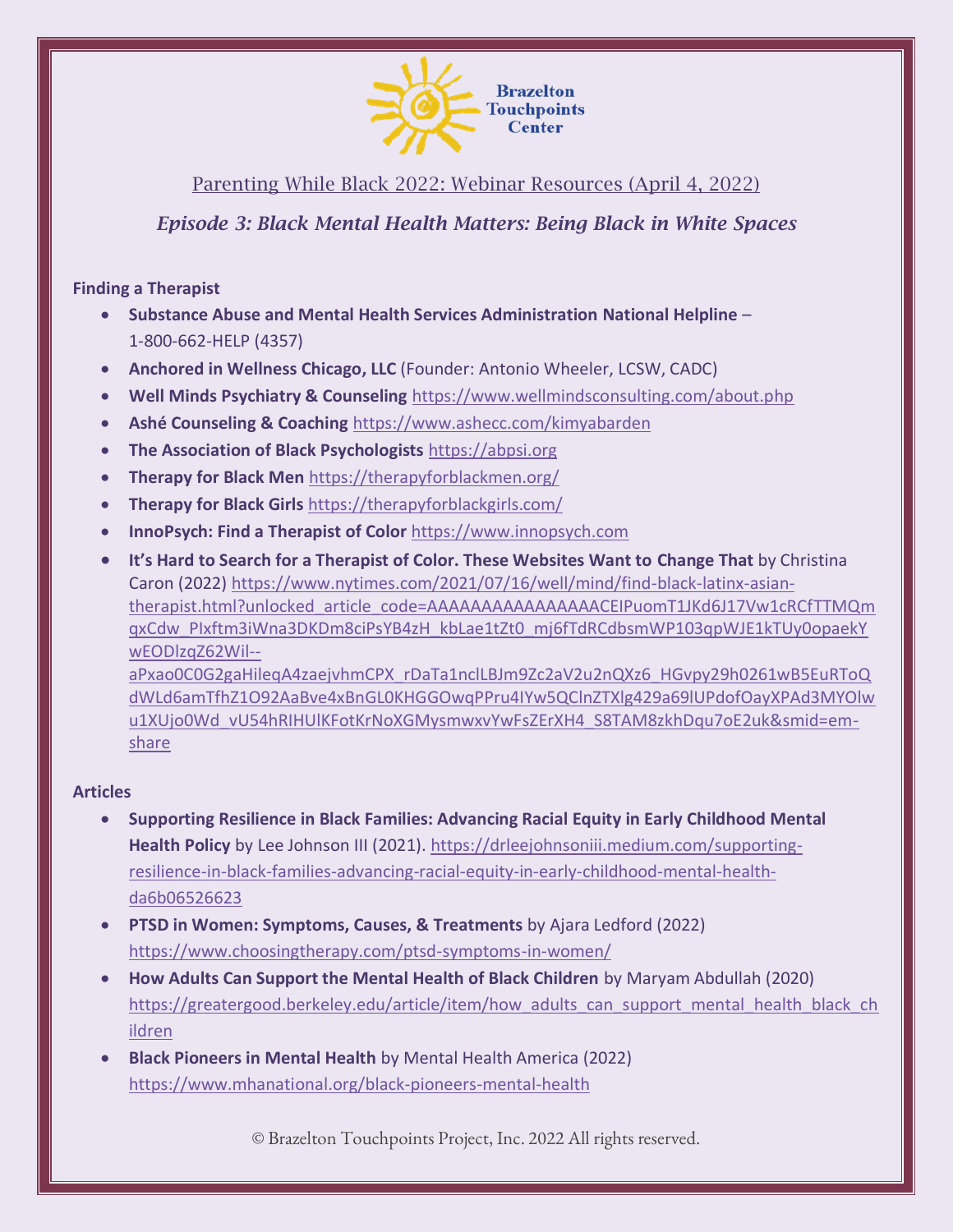

- **Black Motherhood in 2020** by Dr. Kimya Barden [https://mommuseum.org/2020/12/12/black](https://mommuseum.org/2020/12/12/black-motherhood-in-2020/)[motherhood-in-2020/](https://mommuseum.org/2020/12/12/black-motherhood-in-2020/)
- **Ring the Alarm. The Crisis of Black Youth Suicide in America** by Action Alliance (2020) <https://theactionalliance.org/resource/ring-alarm-crisis-black-youth-suicide-america>
- **Depression In Black Americans** by Mental Health America <https://www.mhanational.org/depression-black-americans>

#### **Books**

- **12 Books on Behavioral Health Written by Black People** Black Mental Health Alliance <https://blackmentalhealth.com/12-books-on-behavioral-health-written-by-black-people/>
- **Black Pain: It Just Looks Like We're Not Hurting** by Terrie Williams
- **The Color of Hope: People of Color Mental Health Narratives** by Iresha Picot
- **Invisible Man, Got the Whole World Watching: A Young Black Man's Education** by Mychal Denzel Smith
- **The Formula: Unlocking the Secrets to Raising Highly Successful Children** by Ronald F. Ferguson & Tasha Robertson
- **Black in White Space** by Elijah Anderson
- **The Warrior Method: A Parents' Guide to Rearing Healthy Black Boys** by Raymond A. Winbush
- **Pushout: The Criminalization of Black Girls in Schools** by Monique W. Morris

# **Guides/Toolkits**

- **Black Emotional and Mental Health Collective: Tool Kits & Resources**  <https://www.beam.community/tool-kits-education>
- **Black Mental Wellness: Coping and Wellness Resources**  <https://www.blackmentalwellness.com/copy-of-apps-podcasts-and-videos>
- **Mindfulness Resources for People of Color**  [https://www.detroitk12.org/cms/lib/MI50000060/Centricity/Domain/41/Mindfulness%20Resourc](https://www.detroitk12.org/cms/lib/MI50000060/Centricity/Domain/41/Mindfulness%20Resource%20for%20People%20of%20Color.pdf) [e%20for%20People%20of%20Color.pdf](https://www.detroitk12.org/cms/lib/MI50000060/Centricity/Domain/41/Mindfulness%20Resource%20for%20People%20of%20Color.pdf)
- **Dr. Nicole's Grounding/Stress Management Skills** [https://wellmindsconsulting.com/pdfs/DrNicoleCB\\_GroundingTechniques.pdf](https://wellmindsconsulting.com/pdfs/DrNicoleCB_GroundingTechniques.pdf)
- **NAMI African American Outreach Resource Manual**  [https://www.naminys.org/images/uploads/pdfs/African%20American%20Community%20Mental](https://www.naminys.org/images/uploads/pdfs/African%20American%20Community%20Mental%20Health%20Fact%20Sheet.pdf) [%20Health%20Fact%20Sheet.pdf](https://www.naminys.org/images/uploads/pdfs/African%20American%20Community%20Mental%20Health%20Fact%20Sheet.pdf)
- **Black Lives Matter Meditations** [https://www.drcandicenicole.com/post/2016-07-black-lives](https://www.drcandicenicole.com/post/2016-07-black-lives-matter-meditation)[matter-meditation](https://www.drcandicenicole.com/post/2016-07-black-lives-matter-meditation)
- **Ebony: A Growing List of Black Mental Health Resources** [https://www.ebony.com/life/black](https://www.ebony.com/life/black-mental-health-resources/)[mental-health-resources/](https://www.ebony.com/life/black-mental-health-resources/)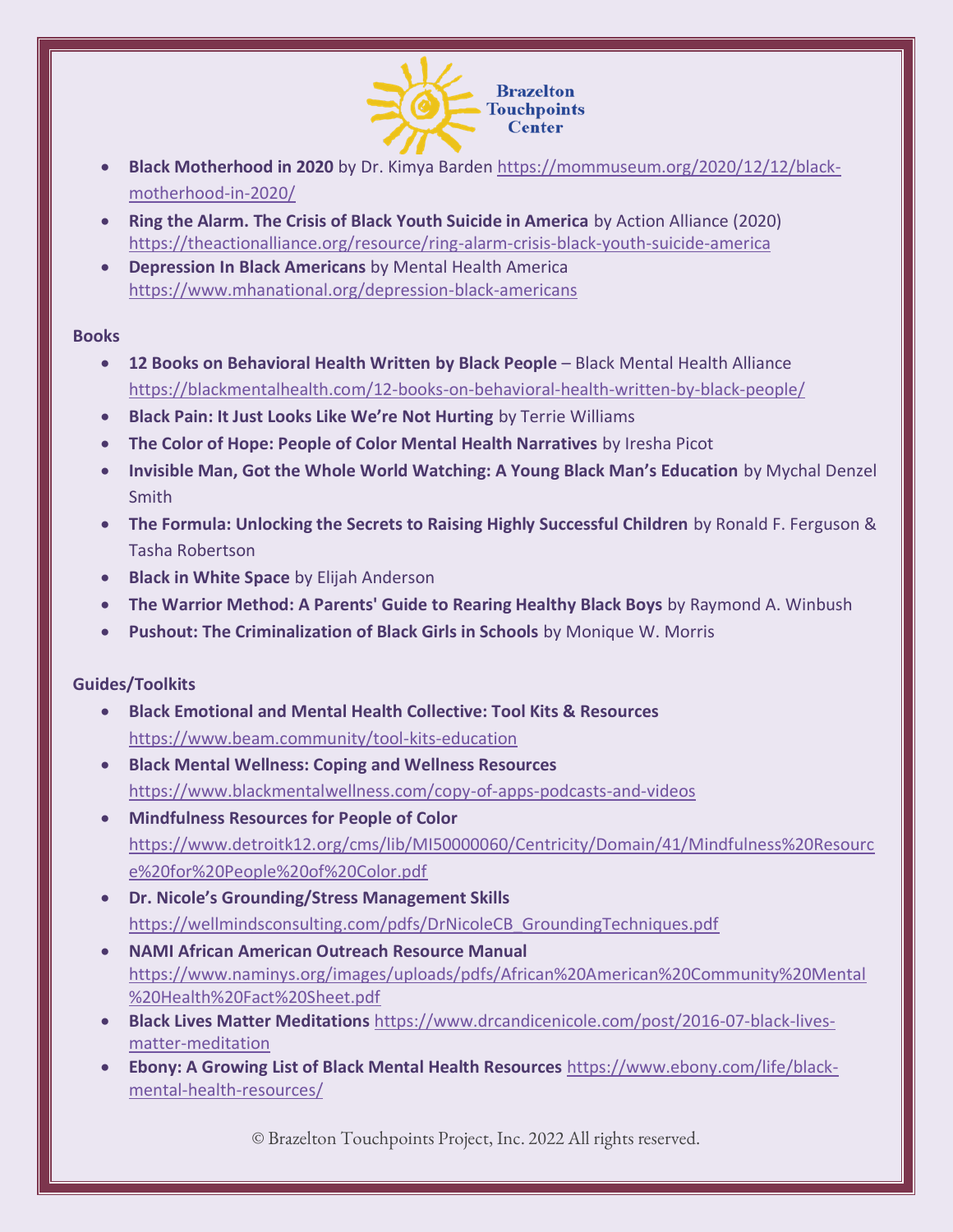

## **Organizations**

- **Black Girls Smile** <https://www.blackgirlssmile.org/>
- **Black Women's Health Initiative** <https://bwhi.org/our-story/>
- **The Steve Fund** <https://www.stevefund.org/>
- **The Boris L. Henson Foundation** <https://borislhensonfoundation.org/>
- **The Speaker Shop** <https://gospeakershop.com/about>

### **Videos**

- **I'm Good Bro: Unmasking Black Male Depression**  [https://www.youtube.com/watch?v=w\\_iCaM84HUg](https://www.youtube.com/watch?v=w_iCaM84HUg)
- **Black Mental Health Matters – TedX Talk** Phillip J. Roundtree [https://www.ted.com/talks/phillip\\_j\\_roundtree\\_black\\_mental\\_health\\_matters](https://www.ted.com/talks/phillip_j_roundtree_black_mental_health_matters)
- **"The Talk" Scene from Grey's Anatomy: Season 14 Episode 10** <https://youtu.be/McDeTvh9sbU>

#### **Blogs**

- **Protests, Racism and Our Children: Helping Kids Cope** [https://adaa.org/learn-from-us/from-the](https://adaa.org/learn-from-us/from-the-experts/blog-posts/consumer/protests-racism-and-our-children-helping-kids)[experts/blog-posts/consumer/protests-racism-and-our-children-helping-kids](https://adaa.org/learn-from-us/from-the-experts/blog-posts/consumer/protests-racism-and-our-children-helping-kids)
- **Ourselves Black** <https://ourselvesblack.com/journal>

#### **Self-Care Apps**

- **Elevate**
- **The Safe Place**
- **Headspace**
- **Liberate Meditation App**

## **Resources for Children**

#### *Racially Affirming Children's Books*

- *Black Boy Joy: 17 Stories Celebrating Black Boyhood* by Kwame Mbalia
- *I can do it too!* by Karen Baicker
- *I Am Every Good Thing* by Derrick D. Barnes
- *Our Skin: A First Conversation About Race* by Megan Madison
- *BlackBabyBooks.com* [https://blackbabybooks.com](https://blackbabybooks.com/)

## *Affirmations*

• **Charm Words Podcast** https://www.abfc.co/shows/charm-words-affirmations-for-kids/